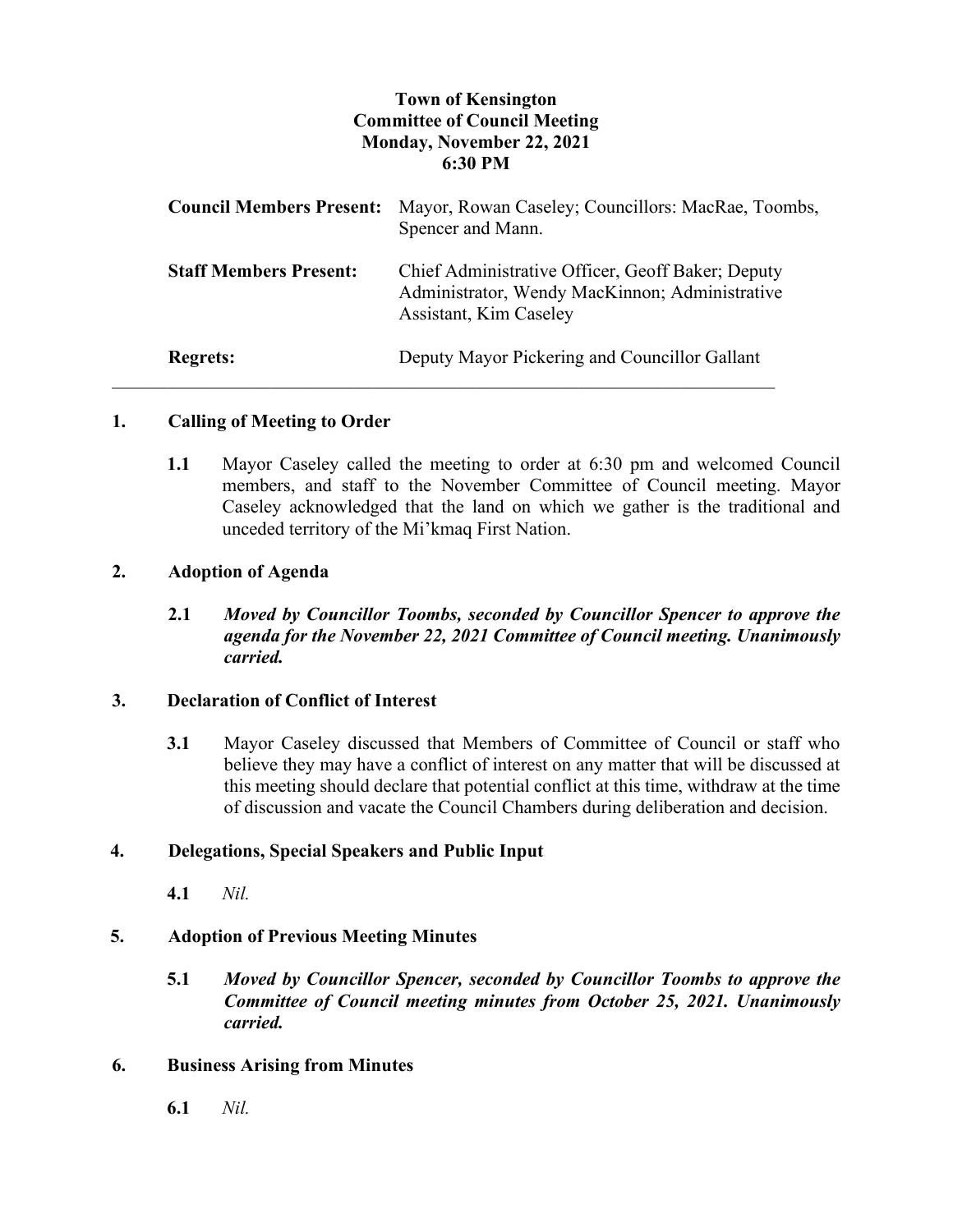#### **7. Staff Reports**

#### **7.1 CAO's Report**

- **7.1.1** *Moved by Councillor MacRae, seconded by Councillor Spencer to receive and recommend approval to Town Council the adoption of the November 2021 CAO's Report as prepared by CAO, Geoff Baker. Unanimously carried.*
- **7.2 Fire Department Statistical Report**
	- **7.2.1** *Moved by Councillor MacRae, seconded by Councillor Toombs to receive and recommend to Town Council the adoption of the October 2021 Fire Chief's Report as prepared by Fire Chief Hickey. Unanimously carried.*
- **7.3 Police Department Statistical Report**
	- **7.3.1** *Moved by Councillor Toombs, seconded by Councillor Spencer to receive and recommend to Town Council the adoption of the October 2021 Police Statistical Report as prepared by Chief Sutherland. Unanimously carried.*
	- **7.3.2** Council inquired what "Information Files" on the Police Statistical Report consists of; Mr. Baker will confirm with Chief Sutherland and report back to Council.

#### **7.4 Development Permit Summary Report**

- **7.4.1** *Moved by Councillor Spencer, seconded by Councillor MacRae to receive the November 2021 Development Permit Summary Report as prepared by Municipal Clerk, Kim Caseley. Unanimously carried.*
- **7.5 Financial Report - Bills List**
	- **7.5.1** *Moved by Councillor Mann, seconded by Councillor Spencer to receive and recommend to Town Council the approval of the General Bills List for October 2021 in the amount of \$224,182.09. Unanimously carried.*
		- **7.5.1.1** Councillor Spencer inquired if the Town is reimbursed for the cost of towing vehicles. Mr. Baker will confirm with Chief Sutherland and report back to Council.
	- **7.5.2** *Moved by Councillor Mann, seconded by Councillor MacRae to receive, and recommend to Town Council the approval of the Water & Sewer Utility Bills List for October 2021 in the amount of \$12,654.74. Unanimously carried.*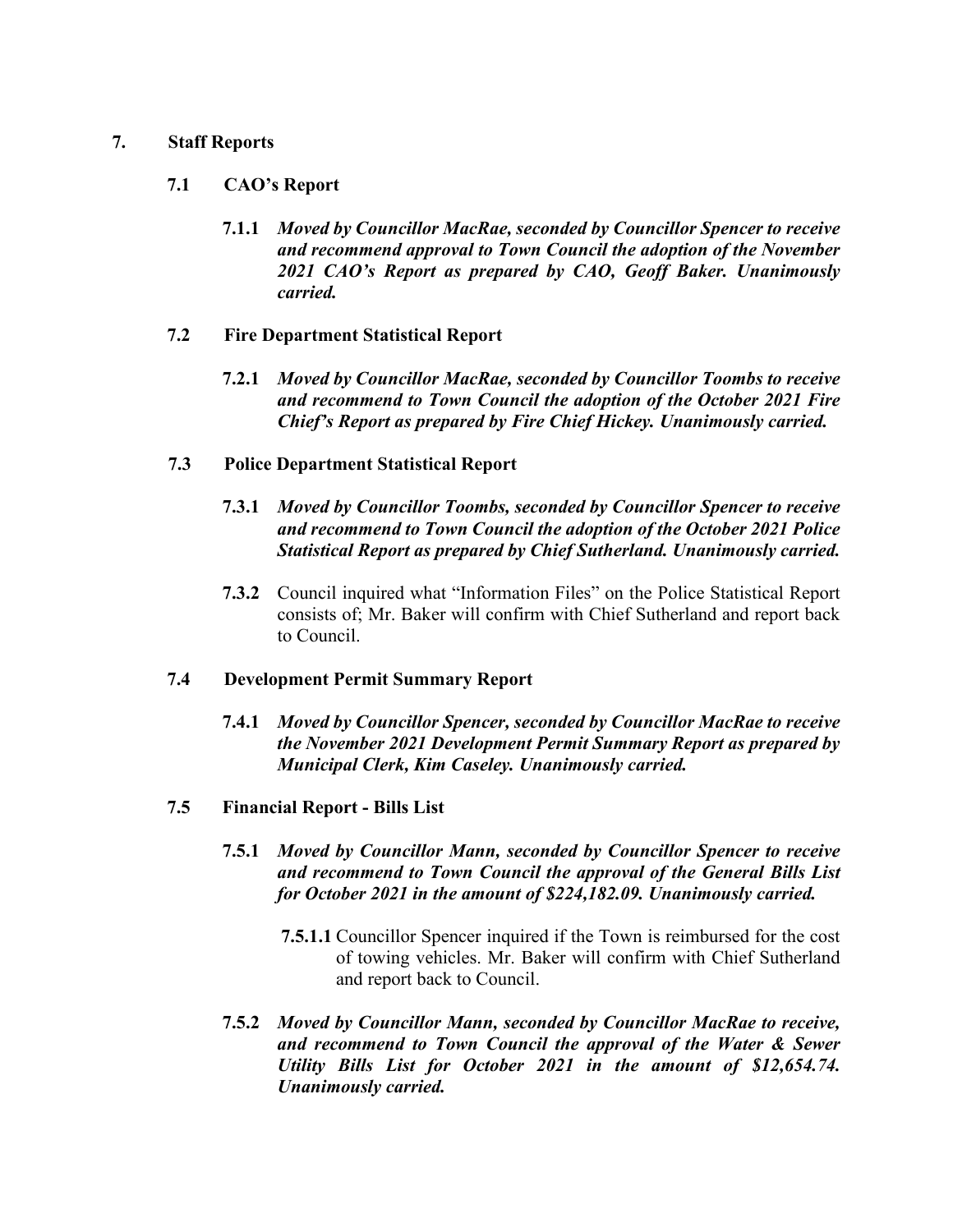#### **7.6 Summary Income Statement**

- **7.6.1** *Moved by Councillor Mann, seconded by Councillor Spencer to receive and recommend to Town Council the adoption of the Summary Income Statements for October 2021, as prepared by Deputy Administrator, Wendy MacKinnon. Unanimously carried.*
- **7.7 Credit Union Centre Report**
	- **7.7.1** *Moved by Councillor Spencer, seconded by Councillor MacRae to receive and recommend to Town Council the adoption of the Credit Union Centre Report for October 2021, as prepared by CUC Manager, Robert Wood.*

*Unanimously carried.*

### **8. New Business**

- **8.1 Kensington Wild Major Midget Hockey Club - 2021/22 Sponsorship Request**
	- **8.1.1** *Moved by Councillor Toombs, seconded by Councillor Spencer,*

*BE IT RESOLVED THAT Committee of Council recommend to Kensington Town Council the approval of a "Jersey Sponsorship" for the Kensington Wild Major Midget Hockey Club for the 2021/22 hockey season in the amount of \$750.00.*

*Unanimously carried.* 

### **9. Councillor Issues/Inquiries**

- **9.1** Councillors are requested to meet at the Fire Hall at 5:30 pm on Sunday, December 5, 2021, for the Annual Christmas Parade.
- **9.2** The Annual Town of Kensington Christmas Party will be held on Monday, December 6, 2021, at Family & Friends restaurant, dinner will be served at 6:30 pm.
- **9.3** Councillor Toombs noted that the empty lot on the corner of Francis St. and Imperial St. is being used as a short cut and additional parking of a neighboring property.
- **9.5** Councillor Spencer addressed concerns regarding the use of drones in residential areas. The Town does not regulate drone usage as Transport Canada has outlined rules and regulations for drone pilots.

### **10. Correspondence**

- **10.1** An email from Statistic Canada thanking the Town for supporting the 2021 Census.
- **10.2** Information from Energy PEI on Heat Pump Rebates